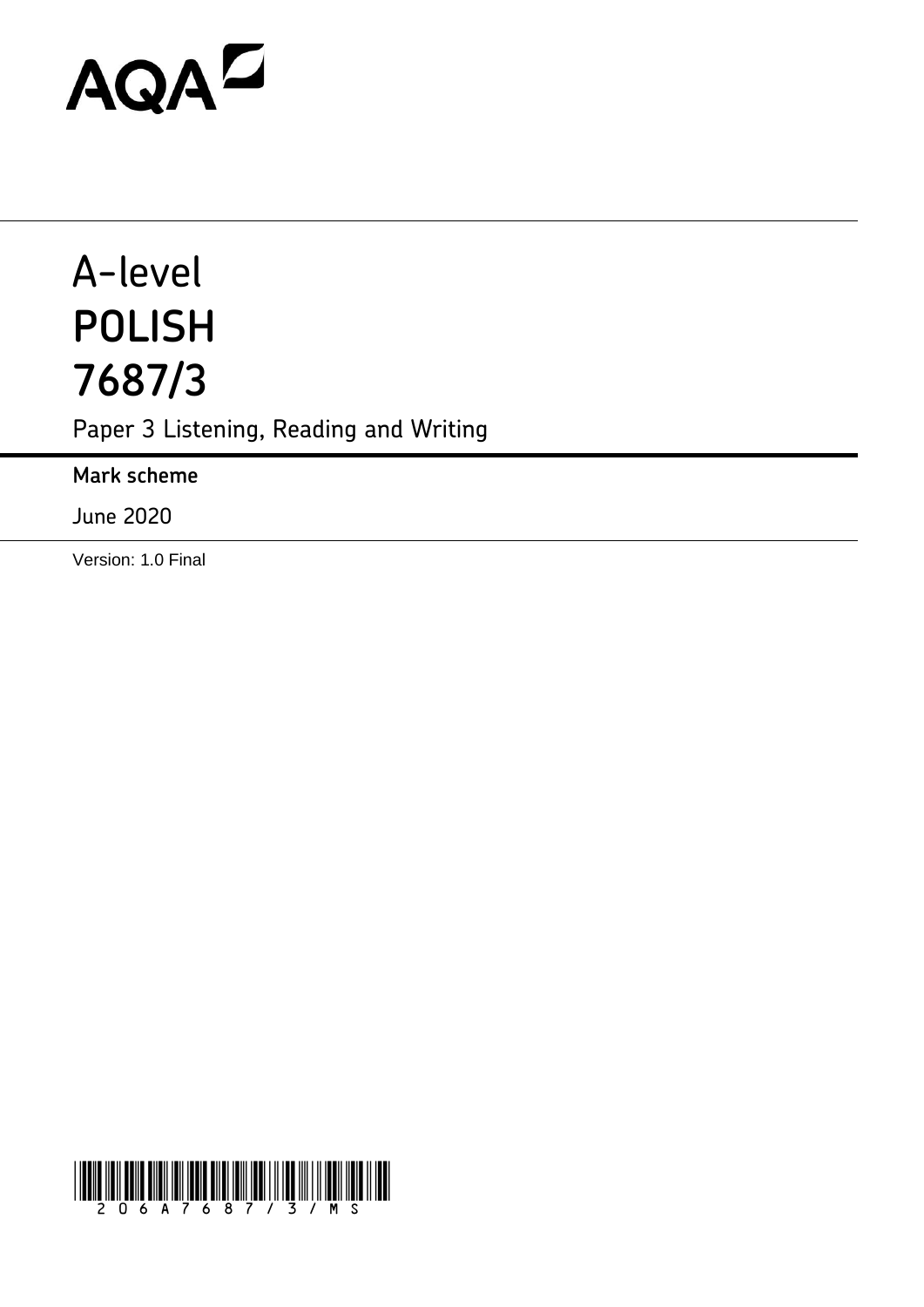Mark schemes are prepared by the Lead Assessment Writer and considered, together with the relevant questions, by a panel of subject teachers. This mark scheme includes any amendments made at the standardisation events which all associates participate in and is the scheme which was used by them in this examination. The standardisation process ensures that the mark scheme covers the students' responses to questions and that every associate understands and applies it in the same correct way. As preparation for standardisation each associate analyses a number of students' scripts. Alternative answers not already covered by the mark scheme are discussed and legislated for. If, after the standardisation process, associates encounter unusual answers which have not been raised they are required to refer these to the Lead Assessment Writer.

It must be stressed that a mark scheme is a working document, in many cases further developed and expanded on the basis of students' reactions to a particular paper. Assumptions about future mark schemes on the basis of one year's document should be avoided; whilst the guiding principles of assessment remain constant, details will change, depending on the content of a particular examination paper.

Further copies of this mark scheme are available from aqa.org.uk

#### **Copyright information**

AQA retains the copyright on all its publications. However, registered schools/colleges for AQA are permitted to copy material from this booklet for their own internal use, with the following important exception: AQA cannot give permission to schools/colleges to photocopy any material that is acknowledged to a third party even for internal use within the centre.

Copyright © 2020 AQA and its licensors. All rights reserved.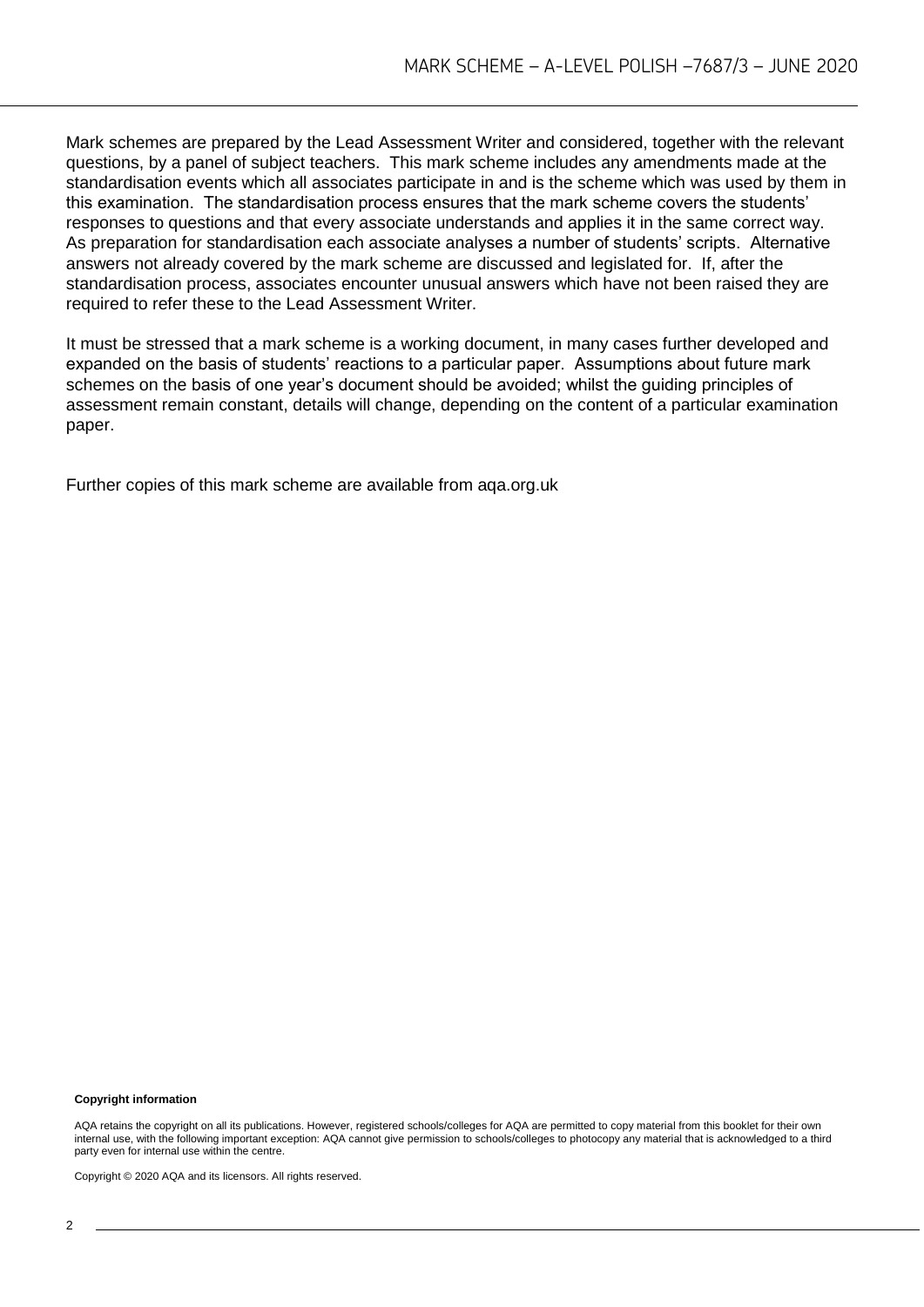# **Section A**

# **Listening**

# **Comprehension questions to be answered in target language but with no AO3 marks**

Where the natural answer to a question consists entirely or partly of words or phrases from the recording, students may use that material without rephrasing it. Minor spelling errors which do notdistort the meaning will be tolerated. However, the AO1 mark will not be awarded for a response in which the student includes irrelevant material or inappropriate information from the stimulus, e.g. by 'lifting' an element from the original which does not match the phrasing of the question set.

| Qu   | <b>Accept</b>             | <b>Mark</b> |
|------|---------------------------|-------------|
| 01.1 | $\sf B$                   | 1           |
|      |                           |             |
| Qu   | <b>Accept</b>             | <b>Mark</b> |
| 01.2 | $\sf B$                   | 1           |
|      |                           |             |
| Qu   | <b>Accept</b>             | <b>Mark</b> |
| 01.3 | $\boldsymbol{\mathsf{A}}$ | $\mathbf 1$ |
|      |                           |             |
|      |                           |             |
| Qu   | <b>Accept</b>             | <b>Mark</b> |
| 01.4 | $\sf B$                   | $\mathbf 1$ |
|      |                           |             |
| Qu   | <b>Accept</b>             | <b>Mark</b> |
| 01.5 | $\boldsymbol{\mathsf{A}}$ | 1           |
|      |                           |             |
| Qu   | <b>Accept</b>             | <b>Mark</b> |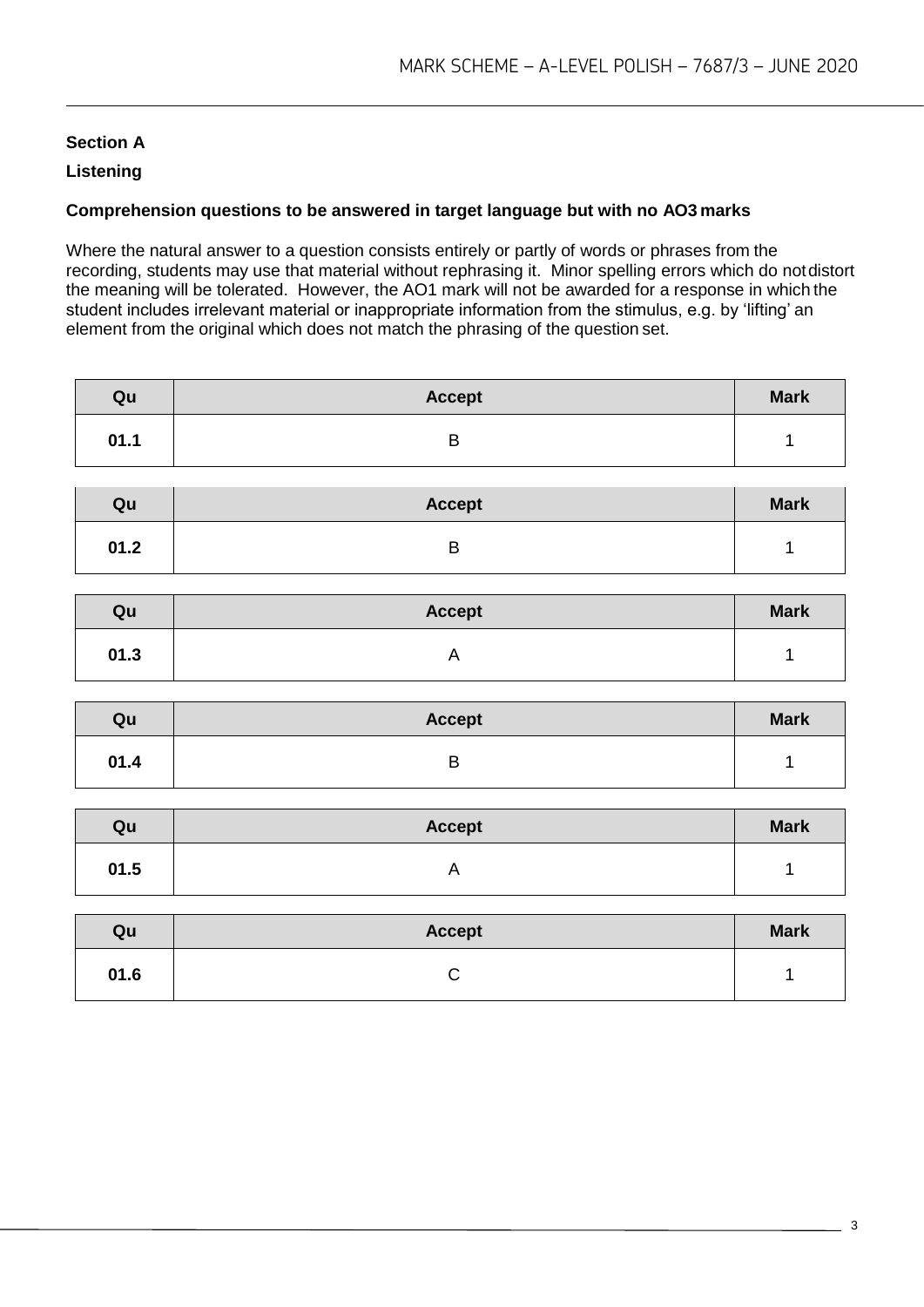| Qu   | <b>Accept</b>               | <b>Mark</b> |
|------|-----------------------------|-------------|
| 02.1 | A, D, F, G (in any order)   | 4           |
| Qu   | <b>Accept</b>               | <b>Mark</b> |
| 02.2 | $A, E, F, J$ (in any order) | 4           |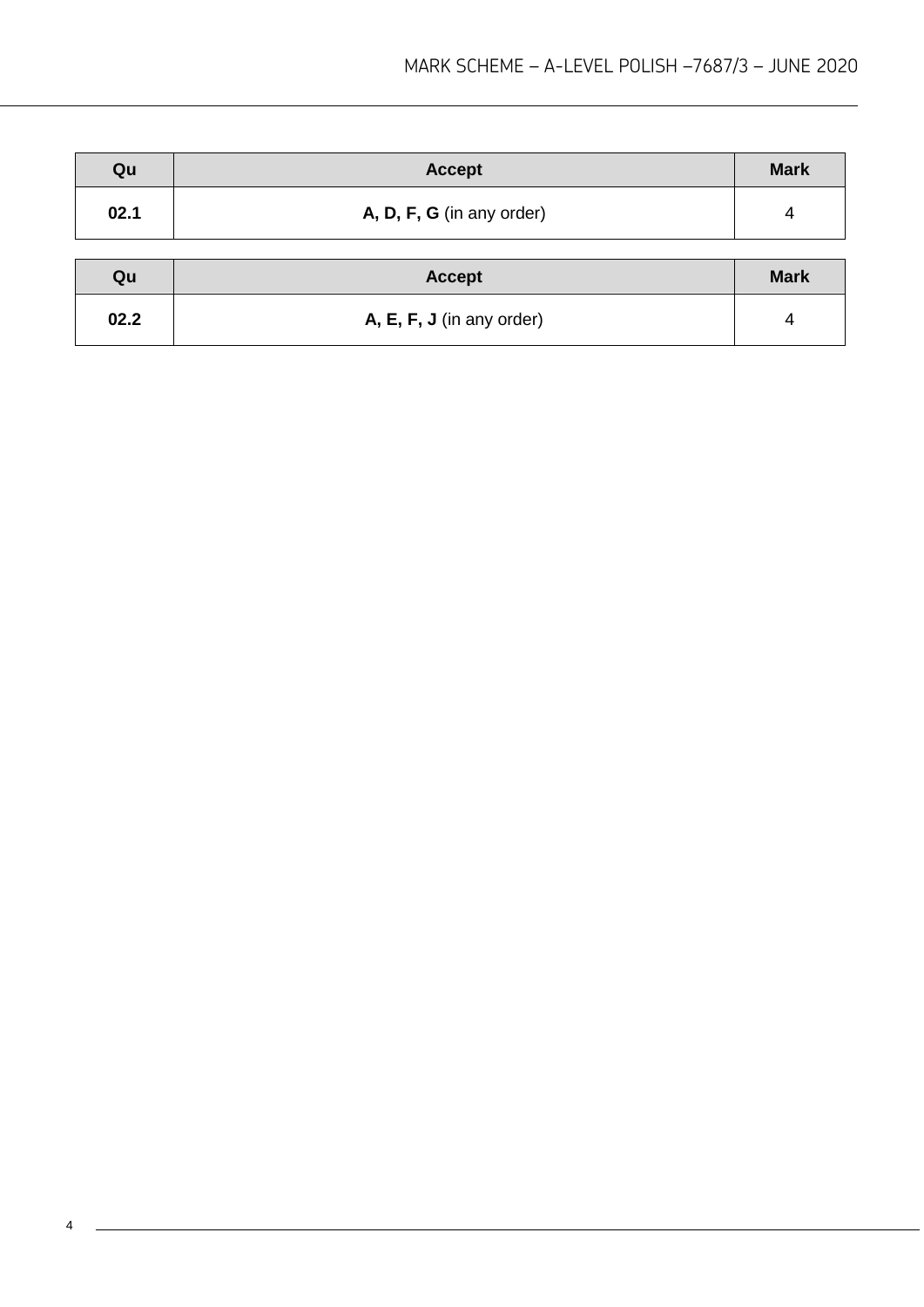| Qu   | <b>Accept</b>                                                                                                                                                                                                                                                                   | <b>Mark</b>  | <b>Notes</b>                            |
|------|---------------------------------------------------------------------------------------------------------------------------------------------------------------------------------------------------------------------------------------------------------------------------------|--------------|-----------------------------------------|
| 03.1 | polityka/politycy nie mają wysokich notowań w<br>społeczeństwie<br>młodzi ludzie są krytyczni wobec demokracji<br>2.<br>3. są przekonani, że politycy są bardziej zajęci<br>swoimi karierami/ zdobywaniem głosów<br>wyborców<br>nie interesuje ich opinia zwykłych ludzi.<br>4. | $\mathbf{2}$ | Re 2 accept: nie<br>wierzą w demokrację |

| Qu   | <b>Accept</b>                                                                                                                                                                                                                                                                                      | Mark | <b>Notes</b> |
|------|----------------------------------------------------------------------------------------------------------------------------------------------------------------------------------------------------------------------------------------------------------------------------------------------------|------|--------------|
| 03.2 | przywrócić zaufanie<br>pokazać, że polityka to nie abstrakcja/to realne<br>sprawy, które ich dotyczą<br>utrzymywać regularny i bezpośredni kontakt/<br>3.<br>spotykać się z wyborcami/młodzieżą<br>politycy (na szczeblu lokalnym) powinni dawać<br>4.<br>przykłady inicjatyw/otwierać swoje biura |      |              |

| Qu   | <b>Accept</b>                                                                                   | <b>Mark</b> | <b>Notes</b> |
|------|-------------------------------------------------------------------------------------------------|-------------|--------------|
| 03.3 | 1. dowozu do szkoły<br>2. organizacji wydarzeń kulturalnych<br>3. zagospodarowania placów zabaw |             | Any two      |

| Qu   | <b>Accept</b>                                                                                                     | <b>Mark</b>  | <b>Notes</b> |
|------|-------------------------------------------------------------------------------------------------------------------|--------------|--------------|
| 03.4 | bo to podstawa demokracji<br>społeczeństwa obywatelskiego<br>2.<br>samorządnego<br>3.<br>4. kapitał na przyszłość | $\mathbf{2}$ | Any two      |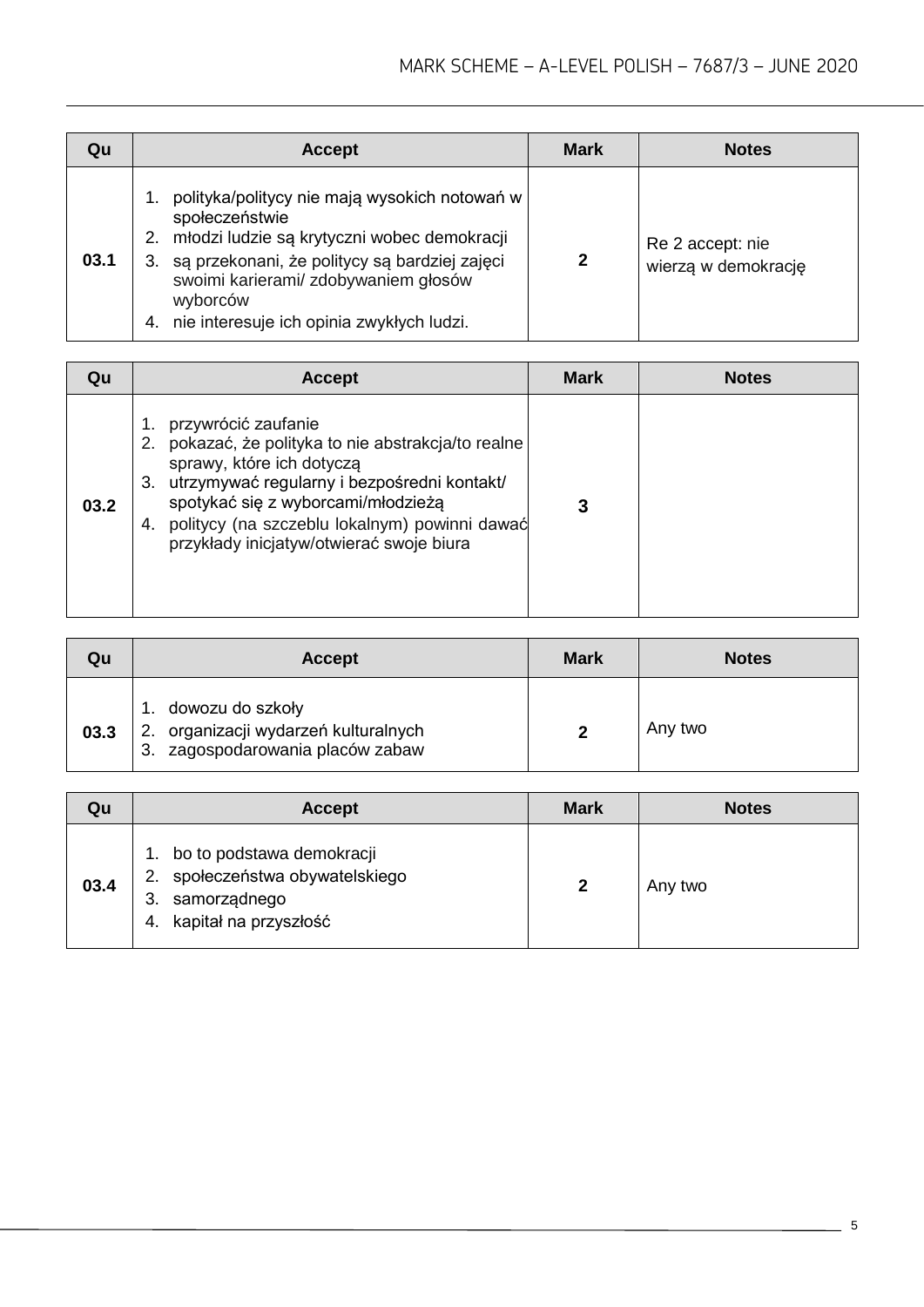# **Summary questions**

The marks for content (AO1) and language (AO3) are awarded independently. Long summaries will be marked for content (AO1) or language (AO3) only as far as the first natural break (usually the end of a sentence or main clause) between 90 and 100 words. Short summaries are not subject to an automatic penalty but in practice are unlikely to include all the required content points and will therefore be self-penalising.

The AO1 mark is awarded for content points which contain the required information, regardless of whether those points are expressed in the student's own words, or are partly or wholly lifted from the recording. However, no AO1 mark will be awarded for a content point where the student includes irrelevant material or inappropriate information from the stimulus, eg by 'lifting' an element from the original which does not match the phrasing of the bullet point. 'Lifted' language will not be eligible for credit when the AO3 mark is awarded.

# **Minor errors are defined as those which do not affect communication.**

#### **Serious errors are defined as those which adversely affect communication.**

#### **Minor errors include:**

Incorrect but close to correct spellings.

#### **Serious errors include:**

Incorrect verb forms especially irregular forms incorrect use of pronouns.

#### **Complex language includes:**

Use of pronouns of all type

tenses that support conceptual complexity

connectives supporting a range of subordinate clauses including those requiring subjunctive constructions with verbs and verbs followed by infinitive with correct preposition use of present and past participles.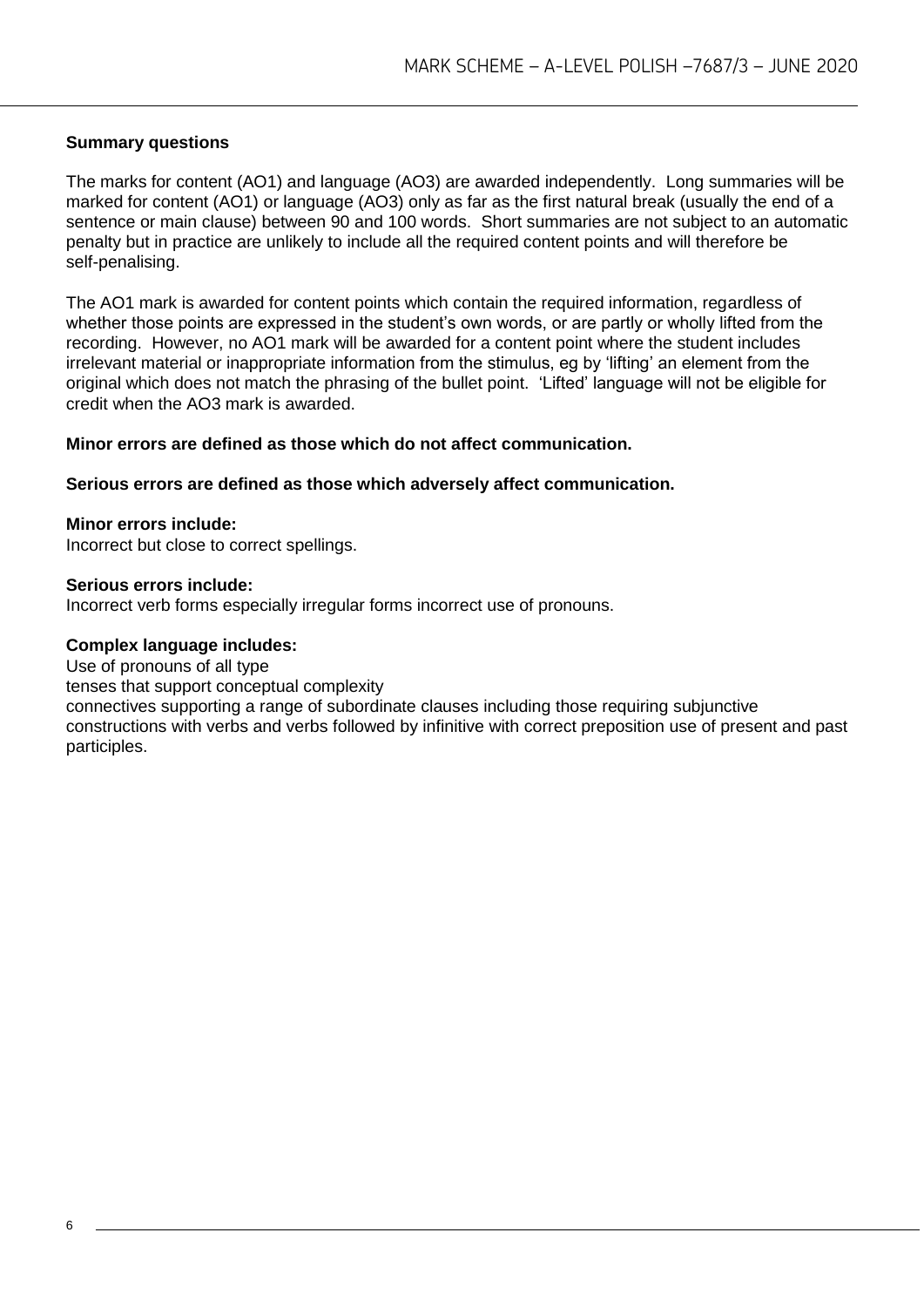| <b>Mark</b>    | AO3 quality of language marks in listening and reading summary tasks                                                                                                                                                                |
|----------------|-------------------------------------------------------------------------------------------------------------------------------------------------------------------------------------------------------------------------------------|
| 5              | The language produced is mainly accurate with only occasional minor errors. The student<br>shows a consistently secure grasp of grammar and is able to manipulate complex<br>language accurately where required by the task.        |
| 4              | The language produced is generally accurate, but there are some minor errors. The<br>student shows a generally good grasp of grammar and is often able to manipulate<br>complex language accurately where required by the task.     |
| 3              | The language produced is reasonably accurate, but there are a few serious errors. The<br>student shows a reasonable grasp of grammar and is sometimes able to manipulate<br>complex language accurately where required by the task. |
| $\overline{2}$ | The language produced contains many errors. The student shows some grasp of<br>grammar and is occasionally able to manipulate complex language accurately where<br>required by the task.                                            |
| 1              | The language produced contains many errors of a basic nature. The student shows little<br>grasp of grammar and is rarely able to manipulate complex language accurately where<br>required by the task.                              |
| $\Omega$       | The student produces nothing worthy of credit.                                                                                                                                                                                      |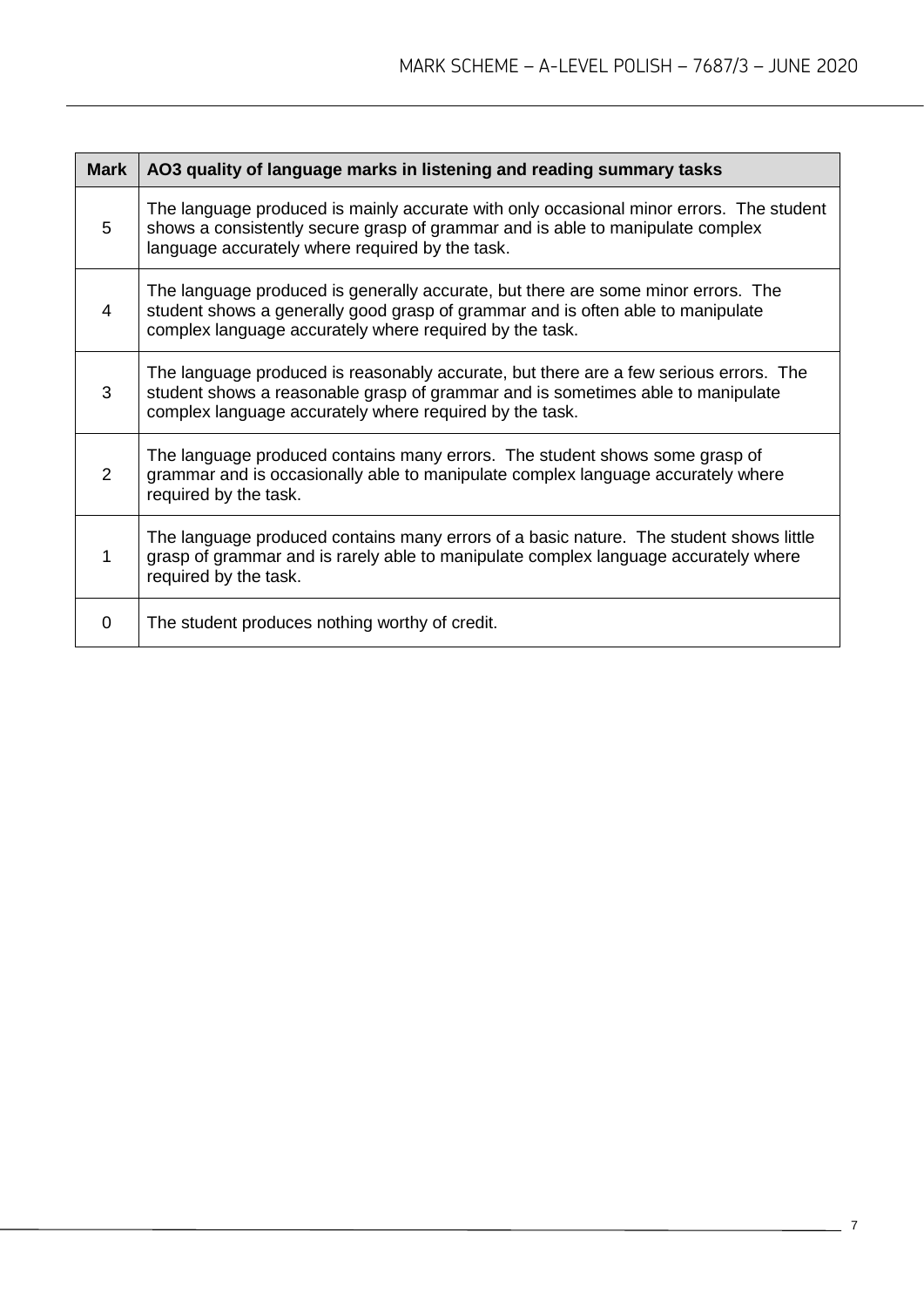| <b>Qu 04</b>  | <b>Accept</b>                                                                                                                                                                                                                                                                     | <b>Mark</b> | <b>Notes</b> |
|---------------|-----------------------------------------------------------------------------------------------------------------------------------------------------------------------------------------------------------------------------------------------------------------------------------|-------------|--------------|
| <b>Bullet</b> | Any three details<br>konserwacji starych taśm – czyszczeniu,<br>uzupełnianiu braków<br>skanowniu i wprowadzaniu do pamięci<br>komputera<br>3. w komputerze kadry filmu opracowuje się<br>cyfrowo<br>osobno pracuje się nad dźwiękiem - usuwa<br>4.<br>trzaski, uczytelnia dialogi | 3           |              |

| Qu                           | <b>Accept</b>                                                                                                                                                                 | <b>Mark</b> | <b>Notes</b> |
|------------------------------|-------------------------------------------------------------------------------------------------------------------------------------------------------------------------------|-------------|--------------|
| <b>Bullet</b><br>$\mathbf 2$ | Any two details<br>wiele filmów zaginęło podczas wojny<br>2. stan odnalezionych jest bardzo zły<br>3. technologia ratuje filmy przed zniszczeniem<br>przedłuża im życie<br>4. |             |              |

| Qu                 | <b>Accept</b>                                                                                                                                                                                                                                                                              | <b>Mark</b> | <b>Notes</b> |
|--------------------|--------------------------------------------------------------------------------------------------------------------------------------------------------------------------------------------------------------------------------------------------------------------------------------------|-------------|--------------|
| <b>Bullet</b><br>3 | Any two details<br>rekonstrukcja kilkanastu przedwojennych<br>filmów<br>można je znowu oglądać w kinach, w<br>2.<br>internecie, zakupić kopię<br>3. stare kino znowu staje się modne i zdobywa<br>nową publiczność<br>4. stare filmy są bezcennym źródłem dla<br>historyków i badaczy kina | 2           |              |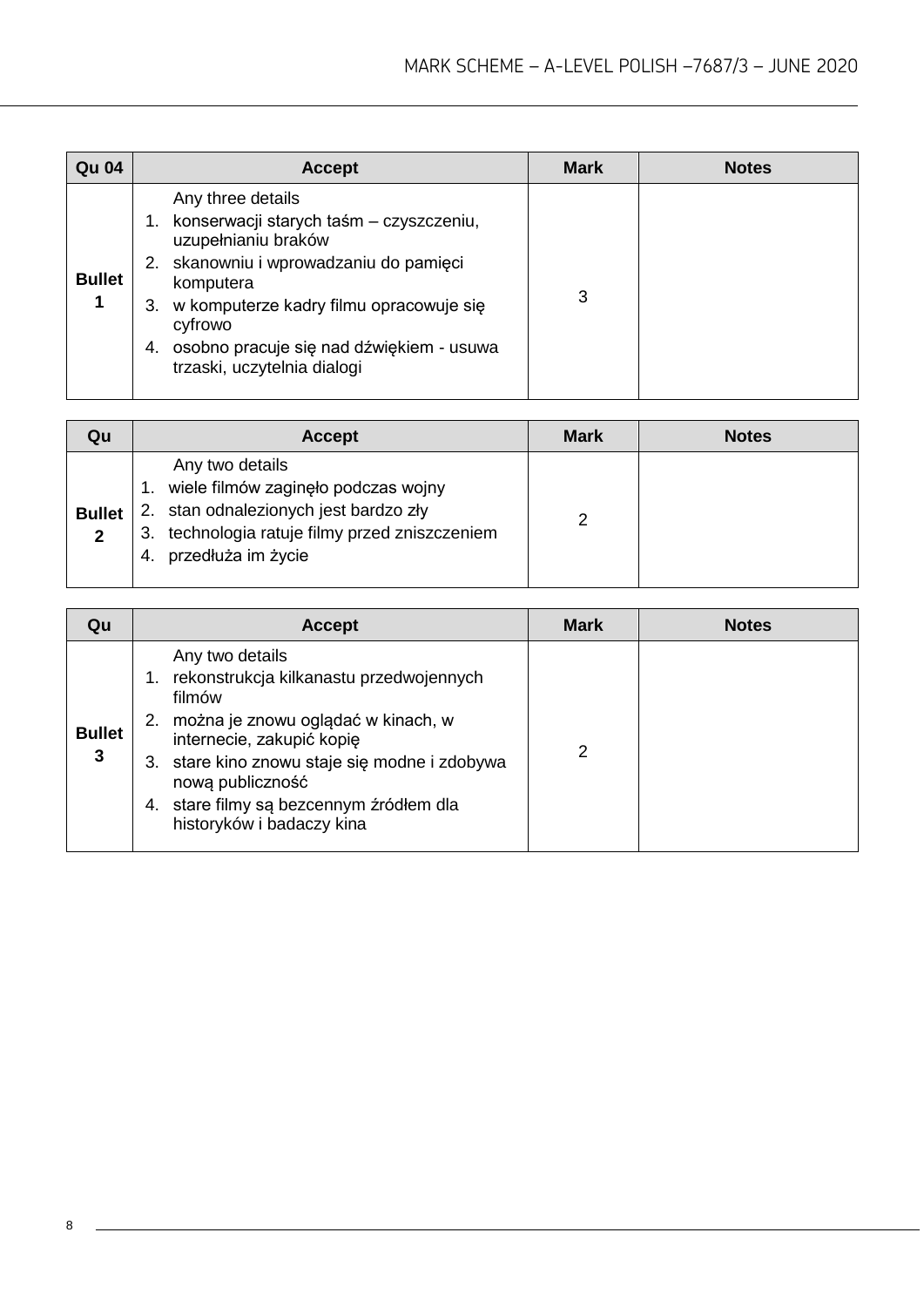# **Indicative content**

#### **Summary 1 88 words – AO3 5/5**

Rekonstrukcja starych filmów polega na tym, że się je najpierw zabezpiecza i konserwuje to znaczy czyści, uzupełnia braki, skleja. Następnie takie nowe kopie scanuje się i zapisuje w komputerze. Potem opracowuje cyfrowo. Oddzielnie pracuje się nad dźwiękiem. Rekonstrukcja starych filmów jest ważna dla polskiej kultury, ponieważ wiele zginęło podczas wojny, a te które zostały są bardzo zniszczone i niekompletne. Gdyby nie technologia nie możnaby ich dalej używać. Zdigitalizowane można oglądać w kinach, też za darmo w internecie i stają się modne. Z filmów historycy mają wiedze o przeszłości.

#### **Summary 2 80 words – AO3 4/5**

Rekonstrukcja starych filmów polega, że się je zabespiecza, konserwuje i czyści i uzupełnia. Następnie się skanuje na komputer i też się pracuje nad dźwiękiem. Rekonstrukcja starych filmów jest ważna bo 70% filmów zgineło w wojnie i te co zostały są bardzo złym stanie. Gdyby technologia niemozliwe by było, żeby filmy przeżyły dłużej. Dzisiaj można je oglądać w kinie, na komputerze i kupić w sklepie. One są bardzo lubiane i oglądane i można się z nich dużo dowiedzić o dawnych czasy.

#### **Summary 3 71 words – AO3 3/5**

Bieze w nim udział duza grupa specjalistuf. Taśmy sie konservuje, czyści, skleja i ubytki. Taka praca jest wiele miesięcy. Negatif scanovany w computer pamiec. Osobno pracuje nad dziwiekiem. Mozna powidziec technologia w pore polskim zabytkom kultury. Duzo filmy zagineli podczas wojny. Cudem ozyskano sa w zlym stanie, zniscone i szkodzone. Dzieki techologia mozna zrobic nowe kopie filmuf i dac mu zycie. Filmy mozna dzisiaj ogladac w kinie i na wlasnego computera.

#### **Summary 4 73 words – AO3 2/5**

Restukcja starich filmuf jest dlugym i zlozonim. Bieźe w nim udźial duza grupa specyalistuf z roznych. Stare taszmy sie ciszci i scleya i zupelnia ubytki. Negatif filmu jest scanovany i podlega oprupce cifrowej computera. Osobno nad dźwiekiem. Wiele filmuw zaginelo woynie sfiatowej. Sa bardzo sniszcone i uskocone techologia ratuje mu zycie. Mozna ogladac stare kino w internet i DVD. Stare actory ulubione. I jest snuf modne. Wiedzy dla historykuf i badacy kina.

#### **Summary 5 52 words – AO3 1/5**

Restuksya slozonim i dlugim. Duza specyalistuf skleya i zupelnya bitky. Taka prasa kilka miesjaci. Negativ filmu scanovani. Oni sa scan na computer pamiec. Duzo film bilo zginie w wojny. Sudem syskano i digitacya nowi film, novy zycie i dawni sfietnosc. Film yest za darmo w computera i w stare kino snofu modne.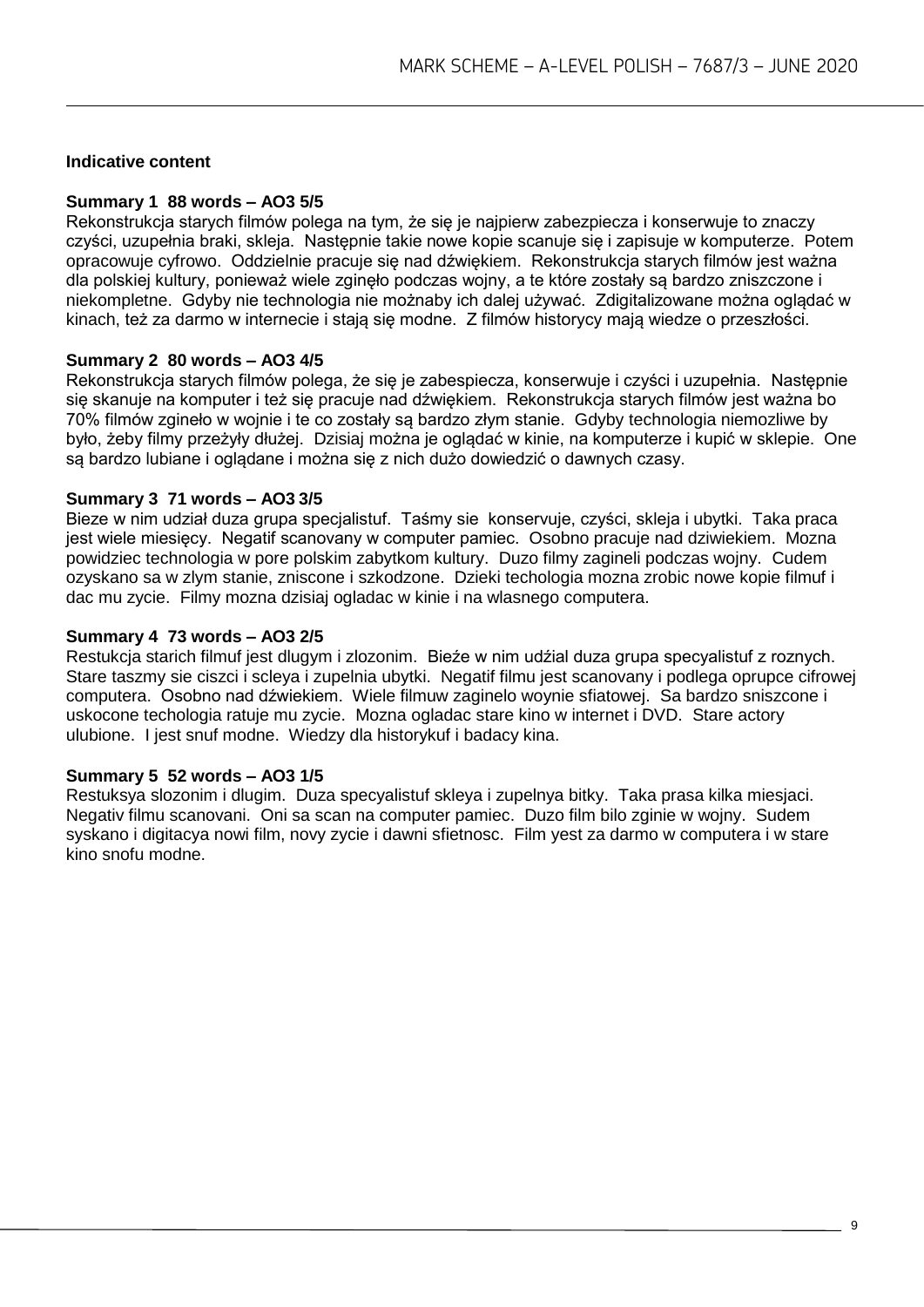# **Section B**

# **Translation (into target language)**

# **Guidance on level of accuracy in translations into the target language**

#### **Errors of spelling**

Errors of spelling will not be tolerated.

Prefixes and suffixes, inflection of nouns and adjectives, conjugation of verbs and the use of appropriate tenses and aspects (perfective / imperfective) must be correct.

#### **Errors of gender**

Errors of gender will not be tolerated. Genders of nouns are clearly an area where guidance canbe provided in the passage that supports the translation task.

#### **Alternative answers**

Alternative answers offered by the candidate – even if one is in brackets – will be rejected unlessboth answers are correct.

#### **A successful translation**

A successful translation is one which includes each element of the text to be translated and wherethere is no omission or paraphrase.

#### **Repeated errors**

Where a candidate repeats the same error within a question, no further penalty will be imposed in awarding the mark.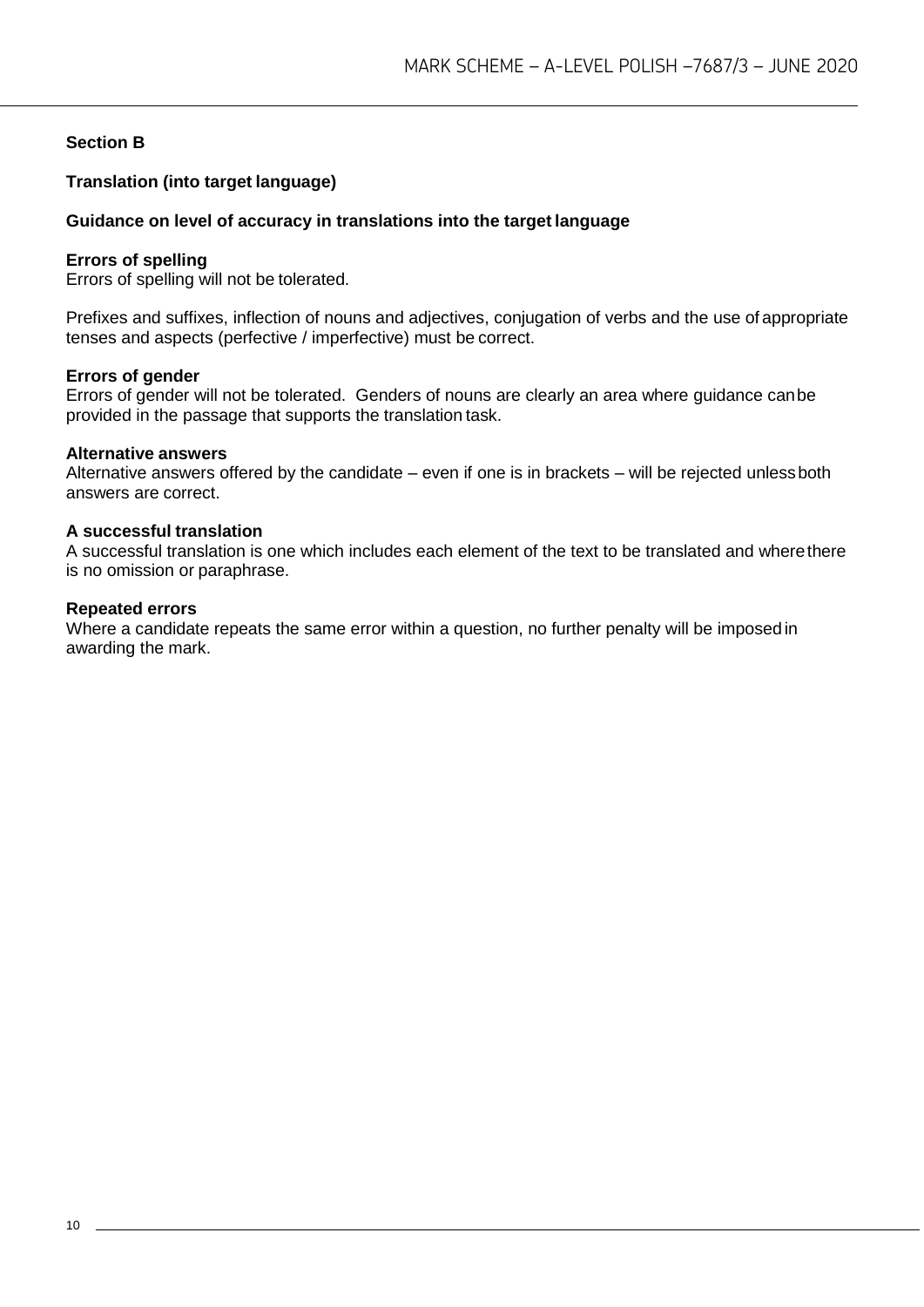| Qu             |                                                                                                                                                                                            |                                                                                  |                                                                     |
|----------------|--------------------------------------------------------------------------------------------------------------------------------------------------------------------------------------------|----------------------------------------------------------------------------------|---------------------------------------------------------------------|
| 05             | The table below shows the type of answer that is acceptable for each section of the text.<br>Award one tick per correct section then use the conversion grid to award a total of 10 marks. |                                                                                  |                                                                     |
| <b>Box</b>     |                                                                                                                                                                                            | <b>Accept</b>                                                                    | <b>Reject</b>                                                       |
| 1              | The film 'Icarus. The legend<br>of Mietek Kosz'                                                                                                                                            | Film "Ikar. Legenda o Mietku<br>Koszu" / Legenda Mietka Kosza                    |                                                                     |
| $\overline{2}$ | met with an enthusiastic                                                                                                                                                                   | spotkał się z entuzjastyczną                                                     | był spotykany                                                       |
| 3              | response                                                                                                                                                                                   | reakcją                                                                          | odpowiedzią, opinią                                                 |
| 4              | from the audience,                                                                                                                                                                         | publiczności / widowni                                                           |                                                                     |
| 5              | thanks to a brilliant                                                                                                                                                                      | dzięki wspaniałej / świetnej                                                     |                                                                     |
| 6              | performance by Dawid<br>Ogrodnik.                                                                                                                                                          | roli Dawida Ogrodnika.                                                           | przedstawieniu przez<br>występowi                                   |
| $\overline{7}$ | He was able                                                                                                                                                                                | Umiał / potrafił                                                                 |                                                                     |
| 8              | bring the character to<br>life                                                                                                                                                             | ucieleśnić postać, wcielić<br>się w postać                                       | charakter<br>przywrócić<br>(bohatera) do<br>życia<br>urzeczywistnić |
| 9              | with very few sources                                                                                                                                                                      | mając niewielką / małą ilość<br>źródeł/ przy pomocy niewielkiej<br>ilości źródeł |                                                                     |
| 10             | available.                                                                                                                                                                                 | (sobie) dostępnych / do swojej<br>dyspozycji.                                    |                                                                     |
| 11             | the role                                                                                                                                                                                   | In order to prepare himself for   Aby/by przygotować się do roli                 |                                                                     |
| 12             | Ogrodnik was faced with                                                                                                                                                                    | Ogrodnik *miał przed sobą /<br>**stanął przed                                    |                                                                     |
| 13             | a truly gigantic                                                                                                                                                                           | naprawde<br>*gigantyczne/ogromne<br>**gigantycznym / **ogromnym                  |                                                                     |
| 14             | challenge.                                                                                                                                                                                 | *wyzwanie/zadanie/**wyzwaniem/<br>zadaniem.                                      |                                                                     |
| 15             | To make his creation credible                                                                                                                                                              | Aby / żeby uwiarygodnić /<br>zrobić wiarygodną swoją<br>kreację                  |                                                                     |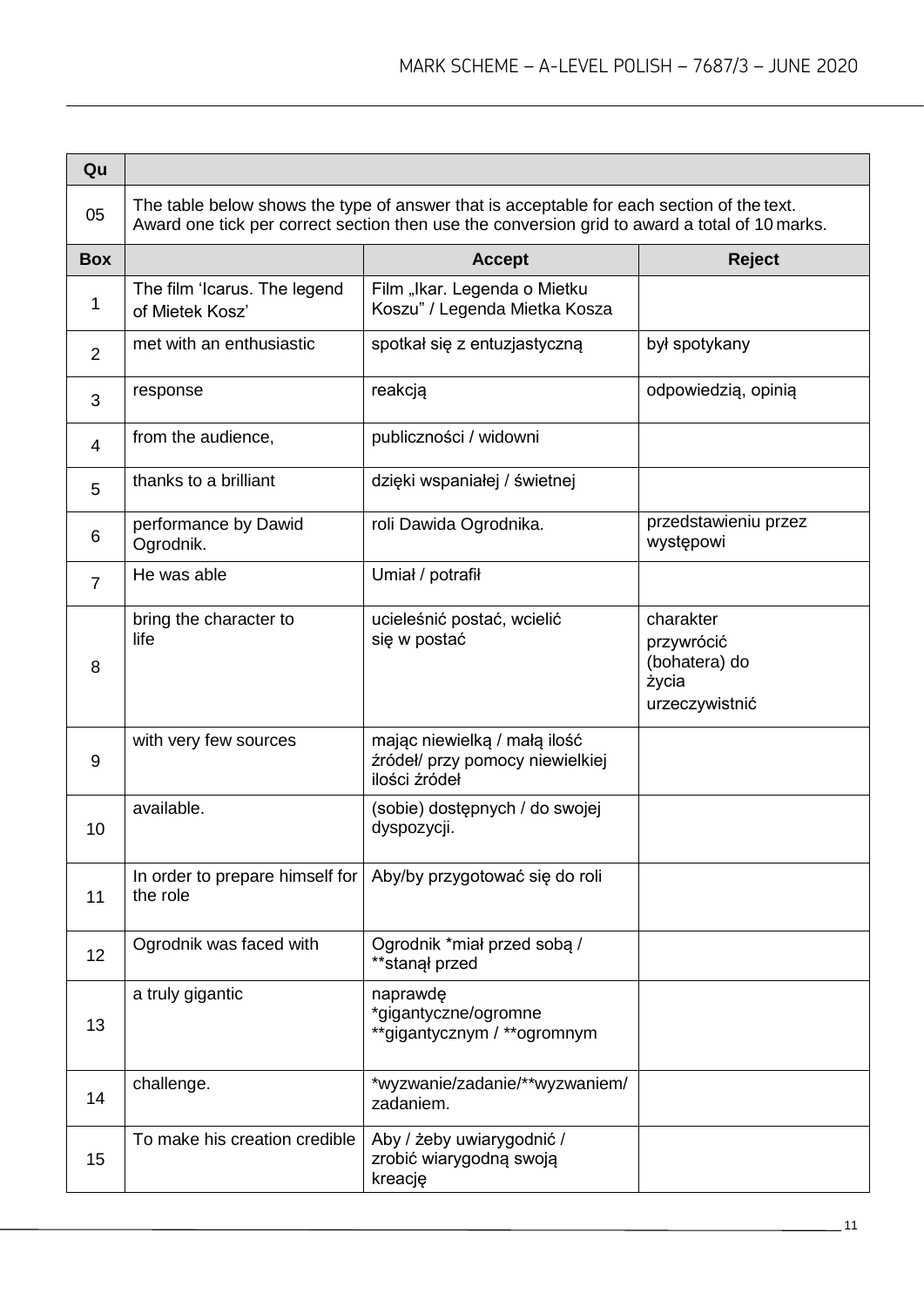| 16         | the actor spent hours      | aktor godzinami przebywał /<br>spędzał wiele godzin            | spedzał godziny   |
|------------|----------------------------|----------------------------------------------------------------|-------------------|
| 17         | in the company of          | w towarzystwie                                                 |                   |
| <b>Box</b> |                            | <b>Accept</b>                                                  | <b>Reject</b>     |
| 18         | blind people.              | (osób / ludzi) niewidomych.                                    |                   |
| 19         | His most difficult<br>task | Jego najtrudniejszym zadaniem                                  |                   |
| 20         | was to imitate             | było naśladowanie / odtworzenie /<br>imitowanie                |                   |
| 21         | the artist's movements     | ruchów artysty                                                 |                   |
| 22         | at the piano.              | przy fortepianie.                                              | na fortepianie    |
| 23         | He listened<br>intensely   | *Wsłuchiwał się / **Słuchał<br>intensywnie / z uwagą           |                   |
| 24         | to the few recordings      | *w niewielką ilość / **niewielkiej<br>ilości / niewielu nagrań | niektórych        |
| 25         | of Kosz's piano pieces.    | partii / utworów fortepianowych<br>Kosza.                      | kawałków          |
| 26         | He spent hours             | *Godzinami / **Spędzał wiele<br>godzin                         | spędzał godziny   |
| 27         | practising scales,         | *ćwiczył gamy / **ćwicząc gamy /<br>**na ćwiczeniu gam         | praktykując skale |
| 28         | so as not to rely          | aby / żeby nie polegać                                         |                   |
| 29         | entirely                   | całkowicie / zupełnie                                          |                   |
| 30         | on a double.               | na dublerze.                                                   |                   |

**[10 marks]**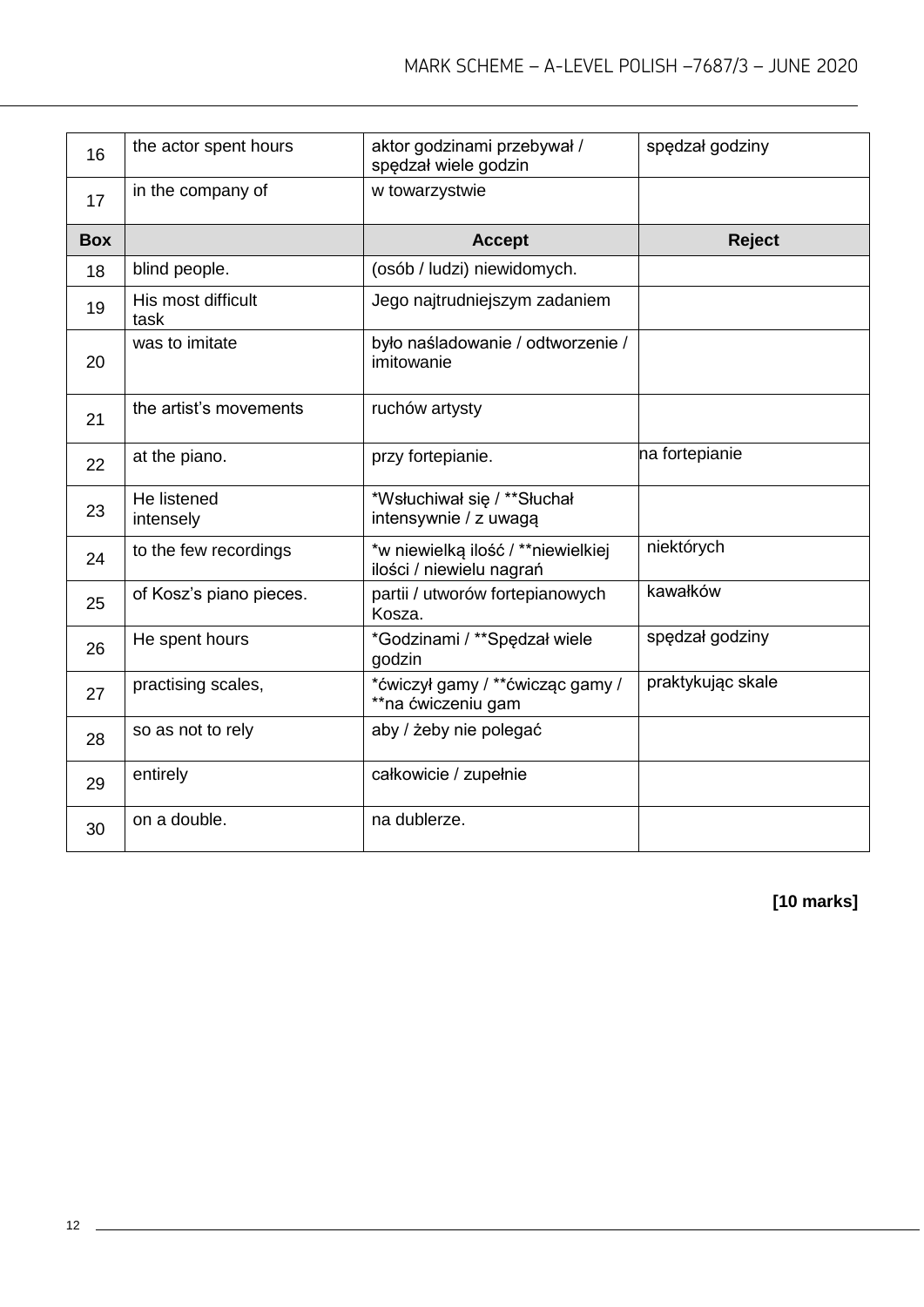| <b>Conversion grid</b> |                |
|------------------------|----------------|
| <b>Number of ticks</b> | <b>Mark</b>    |
| 28-30                  | 10             |
| $25 - 27$              | 9              |
| 22-24                  | 8              |
| 19-21                  | $\overline{7}$ |
| $16 - 18$              | 6              |
| $13 - 15$              | 5              |
| $10 - 12$              | 4              |
| $7 - 9$                | 3              |
| $4 - 6$                | $\overline{2}$ |
| $1 - 3$                | 1              |
| 0                      | 0              |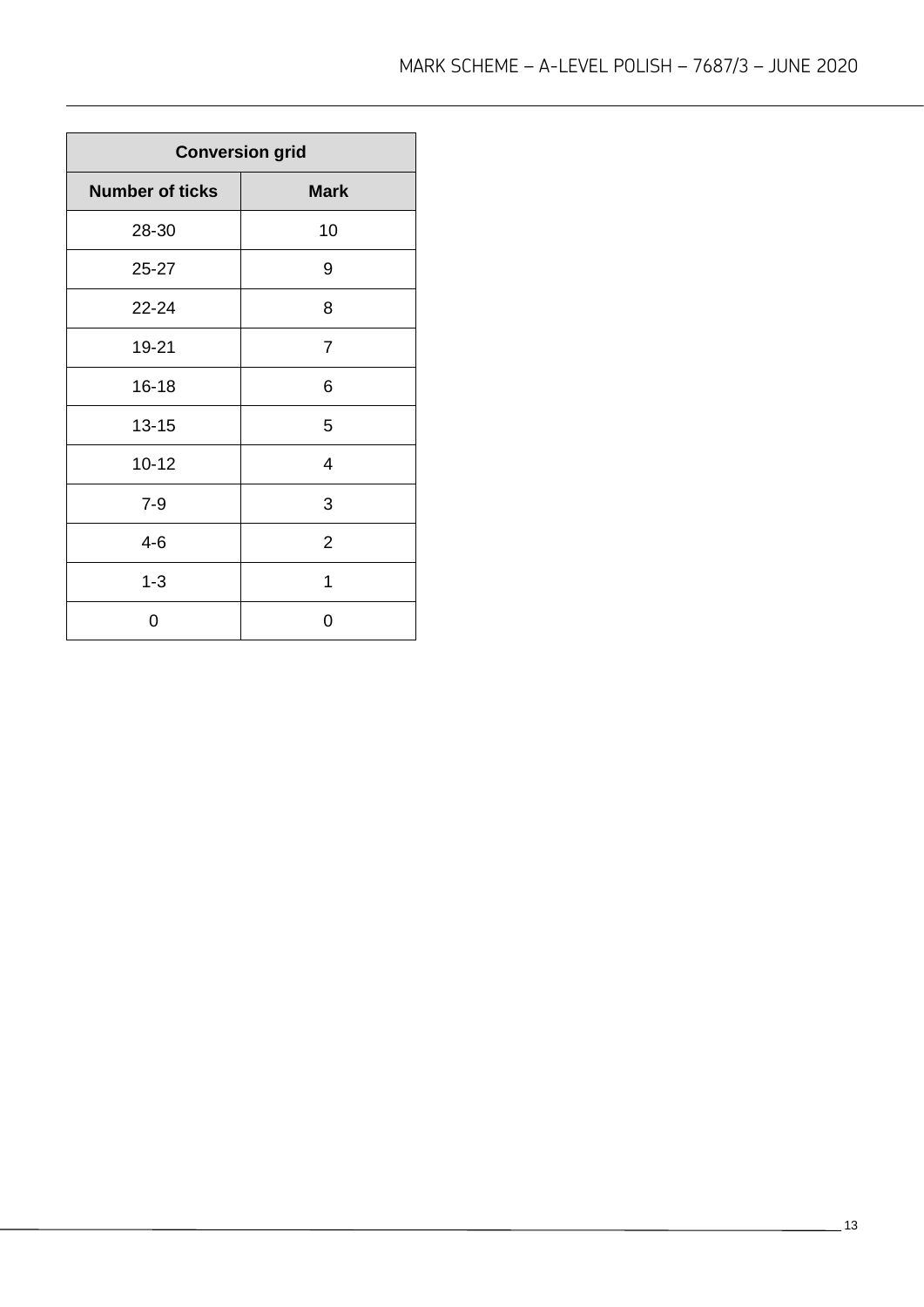# **Section C**

**Multi-skill task Question 6** 

# **Assessment objectives 1, 2 and 3**

# Level of response marking instructions

Level of response mark schemes are broken down into levels, each of which has a descriptor. The descriptor for the level shows the average performance for the level. There is one mark in each level.

Before you apply the mark scheme to a student's answer read through the answer and annotate it (as instructed) to show the qualities that are being looked for. You can then apply the mark scheme.

# Step 1: Determine a level

Start at the lowest level of the mark scheme and use it as a ladder to see whether the answer meets the descriptor for that level. The descriptor for the level indicates the different qualities that might be seen in the student's answer for that level. If it meets the lowest level then go to the next one and decide if it meets this level, and so on, until you have a match between the level descriptor and the answer. With practice and familiarity you will find that for better answers you will be able to quickly skip through the lower levels of the mark scheme.

When assigning a level you should look at the overall quality of the answer and not look to pick holes in small and specific parts of the answer where the student has not performed quite as well as the rest. If the answer covers different aspects of different levels of the mark scheme you should use a best fit approach for defining the level and then use the variability of the response to help decide the mark within the level, ie if the response is predominantly level 3 with a small amount of level 4 material it would be placed in level 3 but be awarded a mark near the top of the level because of the level 4 content.

# Step 2: Determine a mark

Once you have assigned a level you need to decide on the mark. The descriptors on how to allocate marks can help with this. The exemplar materials used during standardisation will help. There will be an answer in the standardising materials which will correspond with each level of the mark scheme. This answer will have been awarded a mark by the Lead Examiner. You can compare the student's answer with the example to determine if it is the same standard, better or worse than the example. You can then use this to allocate a mark for the answer based on the Lead Examiner's mark on the example.

You may well need to read back through the answer as you apply the mark scheme to clarify points and assure yourself that the level and the mark are appropriate.

Indicative content in the mark scheme is provided as a guide for examiners. It is not intended to be exhaustive and you must credit other valid points. Students do not have to cover all of the points mentioned in the Indicative content to reach the highest level of the mark scheme.

An answer which contains nothing of relevance to the question must be awarded no marks.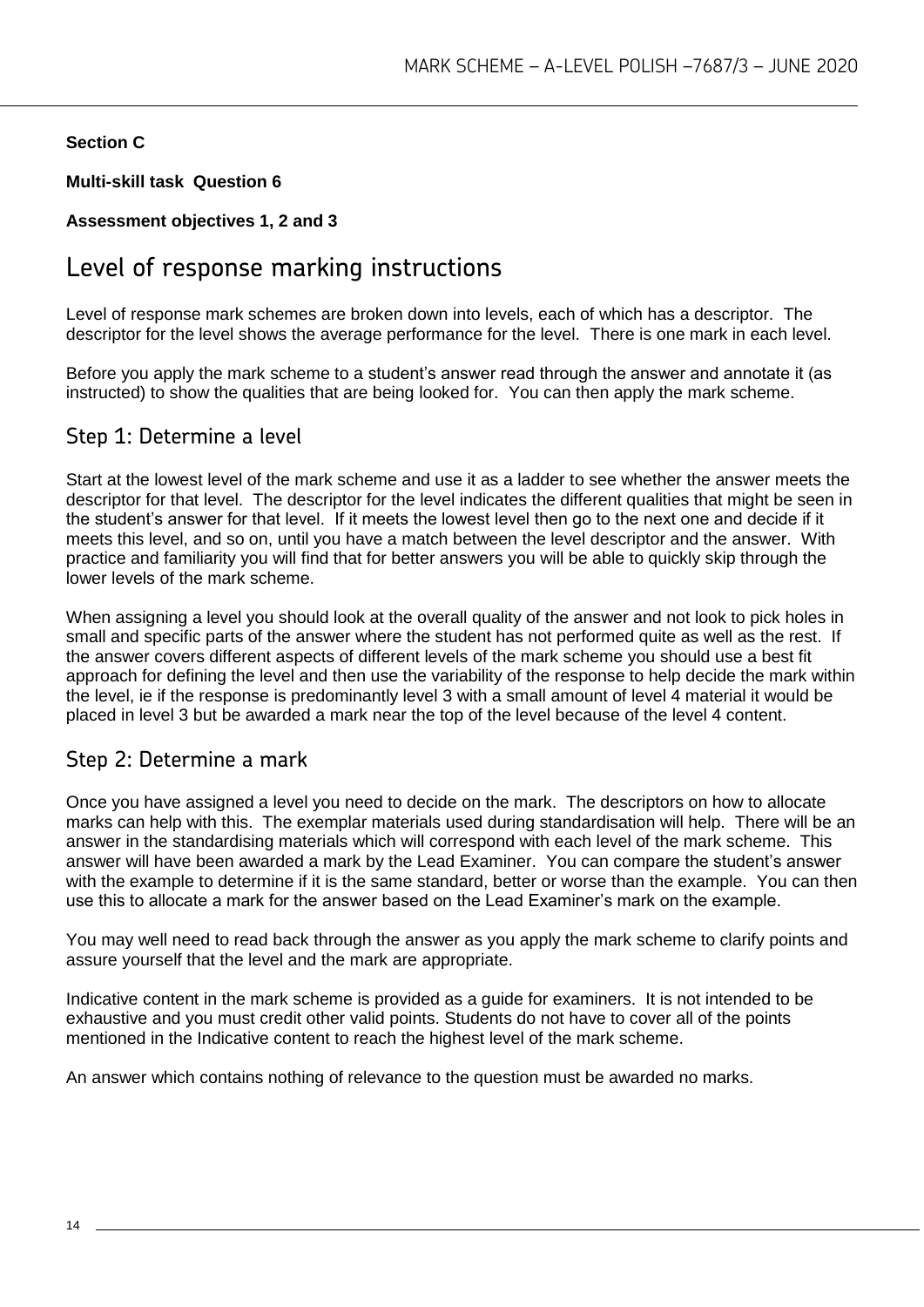# **Assessment criteria**

Each assessment objective should be assessed independently.

Students are advised to write approximately 200 words per essay. Everything that students write must be assessed; there is no word limit. Students writing the recommended length have access to the full range of marks.

# **Assessment Objective 1**

| <b>Mark</b> | <b>AO1</b>                                                                                                                                                                                                      |
|-------------|-----------------------------------------------------------------------------------------------------------------------------------------------------------------------------------------------------------------|
| $9 - 10$    | Very good evaluation of the source                                                                                                                                                                              |
|             | The relevant information from the spoken source material has been fully understood.<br>Arguments/views are very effectively summarised and there is extensive evidence of<br>drawing appropriate conclusions.   |
| $7 - 8$     | Good evaluation of the source                                                                                                                                                                                   |
|             | Most of the relevant information in the spoken source material has been clearly<br>understood. Arguments/views are effectively summarised and there is frequent evidence<br>of drawing appropriate conclusions. |
| 5–6         | Reasonable evaluation of the source                                                                                                                                                                             |
|             | Some of the relevant information in the spoken source material has been understood.<br>There is some evidence of summarising arguments/views and of drawing appropriate<br>conclusions.                         |
| 3–4         | Limited evaluation of the source                                                                                                                                                                                |
|             | A limited amount of relevant information in the spoken source has been understood.<br>There is limited evidence of summarising arguments/views and of drawing appropriate<br>conclusions.                       |
|             | Very limited evaluation of the source                                                                                                                                                                           |
| $1 - 2$     | A very limited amount of the relevant information in the spoken source has been<br>understood. There is rarely evidence of summarising arguments/views and of drawing<br>appropriate conclusions.               |
| $\Omega$    | The student produces nothing worthy of credit.                                                                                                                                                                  |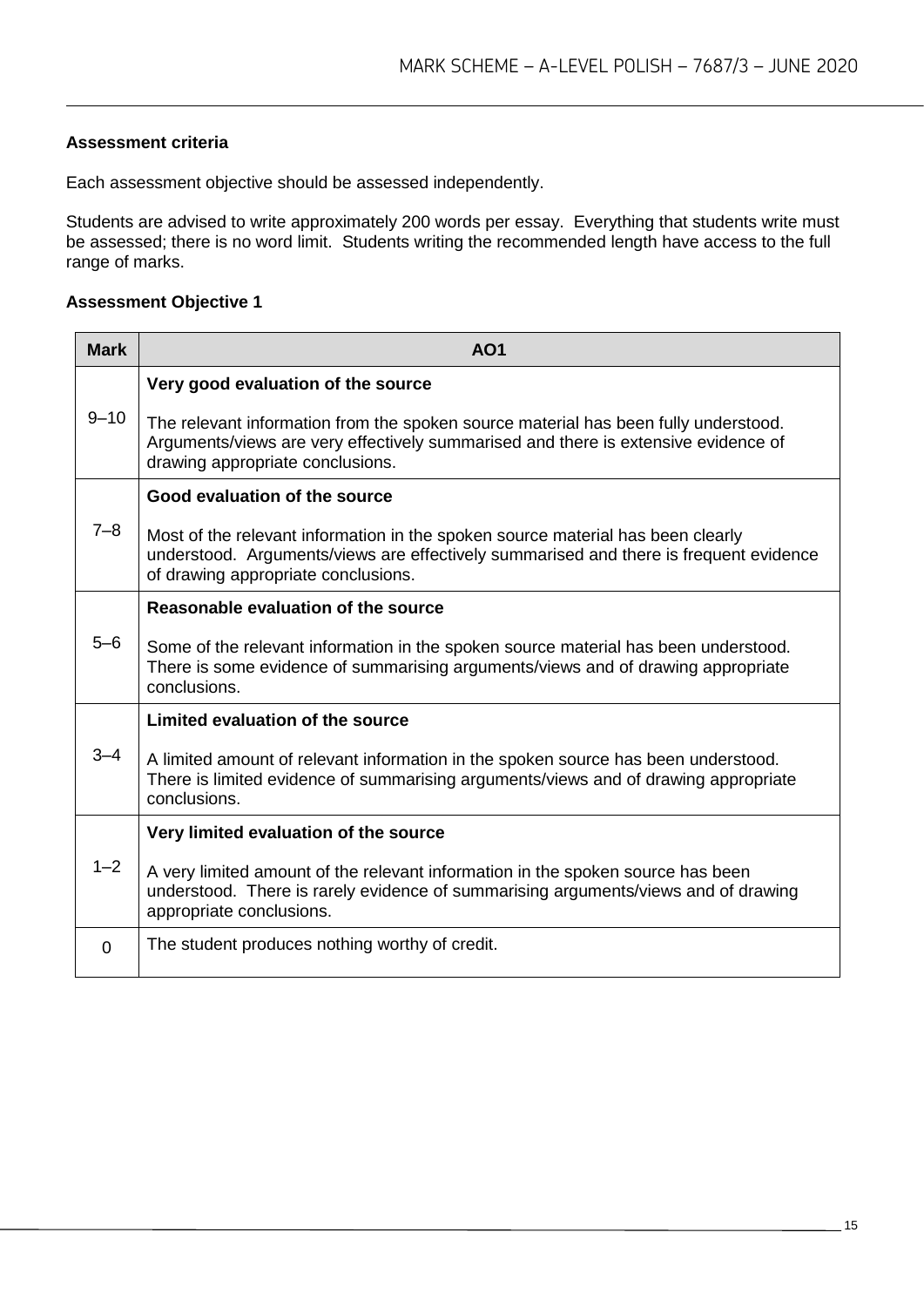# **Assessment Objective 2**

| <b>Mark</b> | AO <sub>2</sub>                                                                                                                                                                                                  |
|-------------|------------------------------------------------------------------------------------------------------------------------------------------------------------------------------------------------------------------|
|             | Very good evaluation of the source                                                                                                                                                                               |
| $9 - 10$    | The relevant information from the written source material has been fully understood.<br>Arguments/views are very effectively summarised and there is extensive evidence of<br>drawing appropriate conclusions.   |
|             | Good evaluation of the source                                                                                                                                                                                    |
| $7 - 8$     | Most of the relevant information in the written source material has been clearly<br>understood. Arguments/views are effectively summarised and there is frequent evidence<br>of drawing appropriate conclusions. |
|             | Reasonable evaluation of the source                                                                                                                                                                              |
| $5 - 6$     | Some of the relevant information in the written source material has been understood.<br>There is some evidence of summarising arguments/views and of drawing appropriate<br>conclusions.                         |
|             | Limited evaluation of the source                                                                                                                                                                                 |
| $3 - 4$     | A limited amount of relevant information in the written source has been understood. There<br>is limited evidence of summarising arguments/views and of drawing appropriate<br>conclusions.                       |
|             | Very limited evaluation of the source                                                                                                                                                                            |
| $1 - 2$     | A very limited amount of the relevant information in the written source has been<br>understood. There is rarely evidence of summarising arguments/views and of drawing<br>appropriate conclusions.               |
| 0           | The student produces nothing worthy of credit.                                                                                                                                                                   |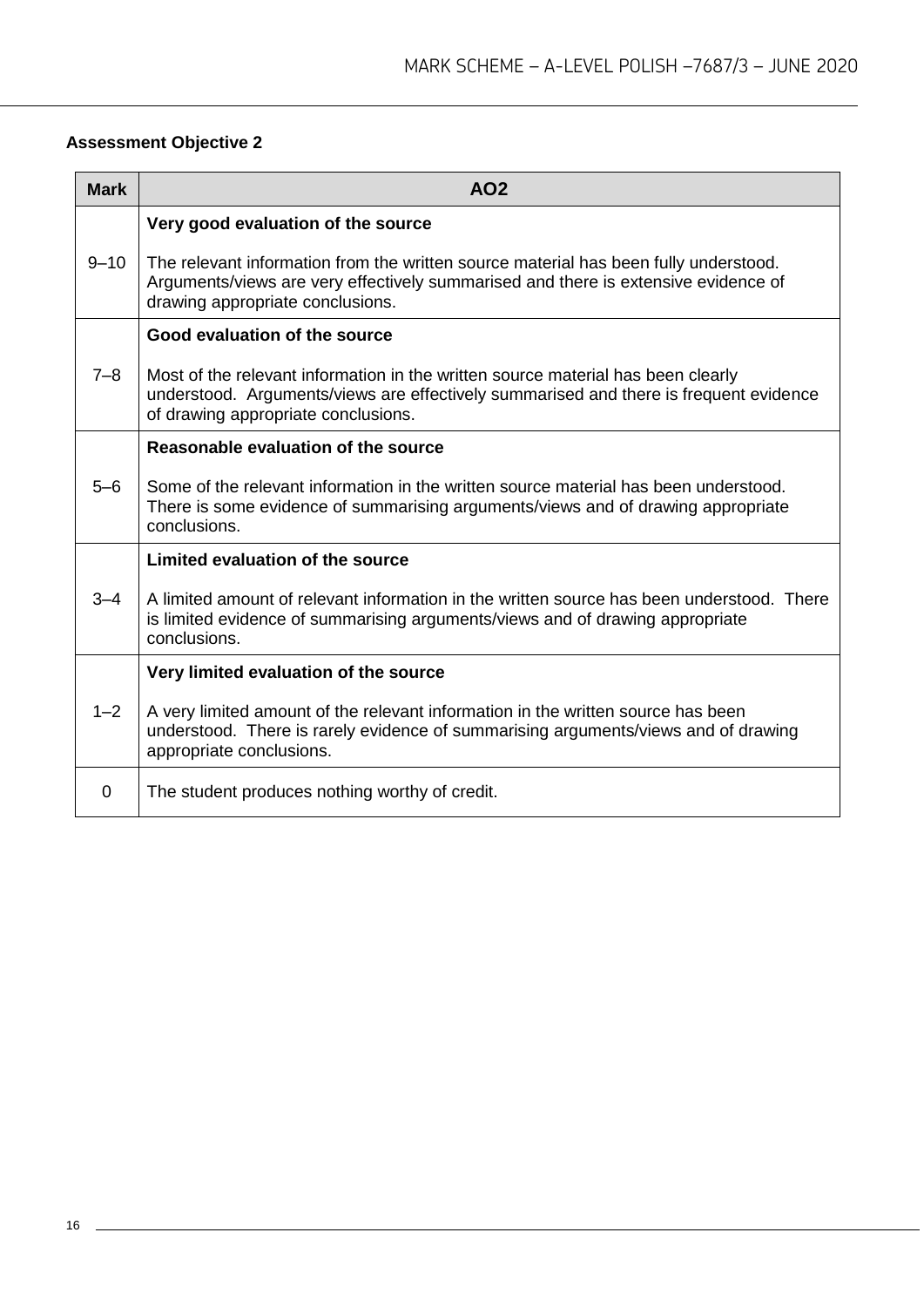# **Assessment Objective 3**

| <b>Mark</b> | AO <sub>3</sub>                                                                                                                                                                                                                                                                                        |
|-------------|--------------------------------------------------------------------------------------------------------------------------------------------------------------------------------------------------------------------------------------------------------------------------------------------------------|
| $9 - 10$    | The language produced is mainly accurate with only occasional minor errors. The student<br>shows a consistently secure grasp of grammar and is able to manipulate complex<br>language accurately. The student uses a wide range of vocabulary appropriate to the<br>context and the task.              |
| $7 - 8$     | The language produced is generally accurate, but there are some minor errors. The<br>student shows a generally good grasp of grammar and is often able to manipulate<br>complex language accurately. The student uses a good range of vocabulary appropriate<br>to the context and the task.           |
| 5-6         | The language produced is reasonably accurate, but there are a few serious errors. The<br>student shows a reasonable grasp of grammar and is sometimes able to manipulate<br>complex language accurately. The student uses a reasonable range of vocabulary<br>appropriate to the context and the task. |
| $3 - 4$     | The language produced contains many errors. The student shows some grasp of<br>grammar and is occasionally able to manipulate complex language accurately. The<br>student uses a limited range of vocabulary appropriate to the context and the task.                                                  |
| $1 - 2$     | The language produced contains many errors of a basic nature. The student shows little<br>grasp of grammar and is rarely able to manipulate complex language accurately. The<br>student uses a very limited range of vocabulary appropriate to the context and the task.                               |
| 0           | The student produces nothing worthy of credit.                                                                                                                                                                                                                                                         |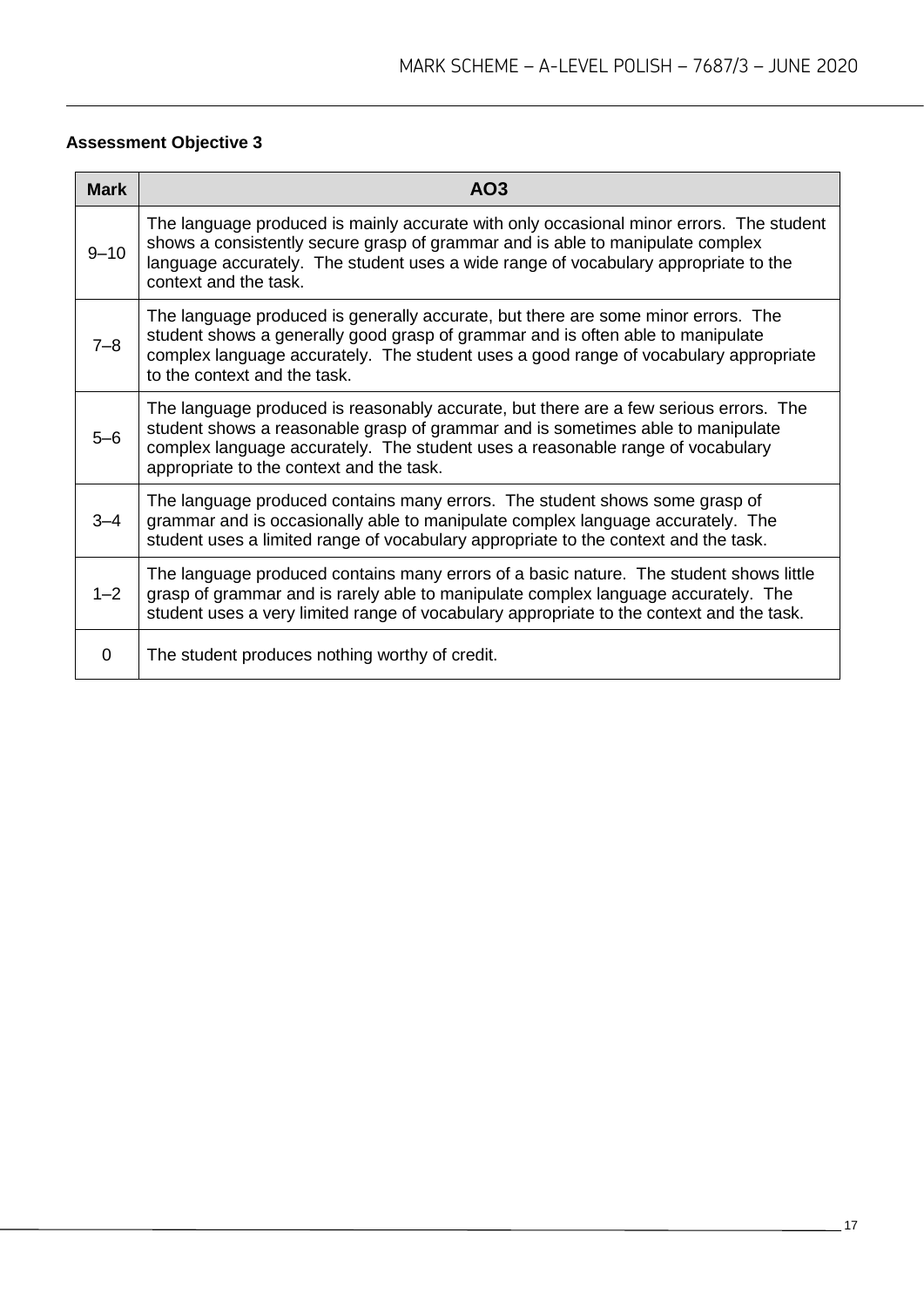# **Minor errors are defined as those which do not affect communication.**

# **Serious errors are defined as those which adversely affect communication.**

#### **Minor errors include:**

Incorrect but close to correct spellings.

#### **Serious errors include:**

Incorrect verb forms especially irregular forms incorrect use of pronouns.

#### **Complex language includes:**

Use of pronouns of all types

Tenses that support conceptual complexity connectives supporting a range of subordinate clauses including those requiring subjunctive constructions with verbs and verbs followed by infinitive with correct preposition

Use of present and past participles.

# **Indicative content:**

- talented students no longer involved in student politics
- history of student politics driven by passionate students
- examples of students' roles in politics, such as language movement
- majority of students' negative attitude about student politics
- students unions are being influenced by political parties
- difference of political ideology triggering violence
- educational institution's role of creating a holistic person
- students' union playing a vital role in promoting skills, such as leadership
- changing nature of student's union in recent times
- self-centred and muscular politics for financial benefit
- contemporary national issues that may need to be addressed
- students' sense of awareness during the time of national crisis.